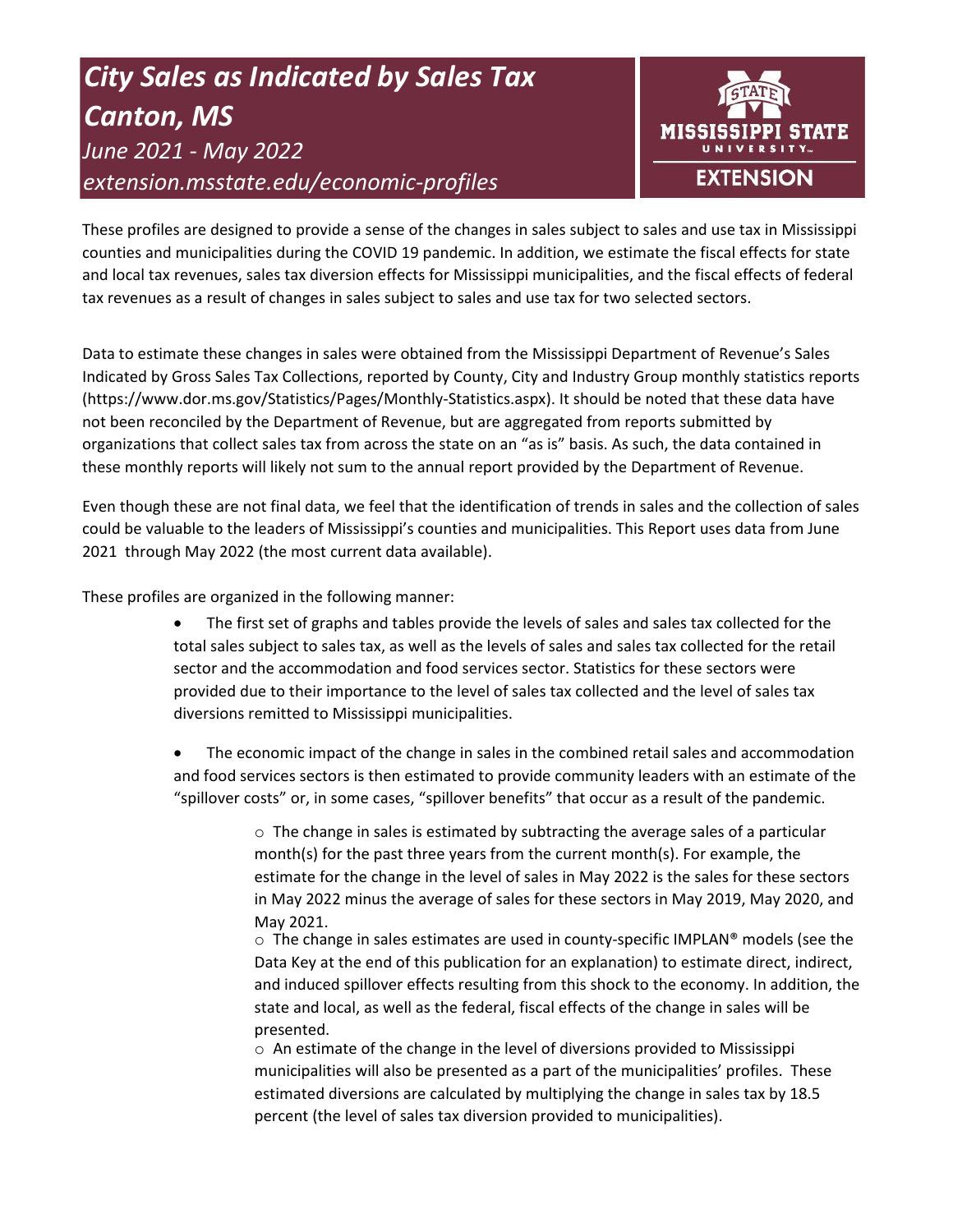| Total Sales as Indicated by Sales Tax (\$000s) |          |          |          | <b>Total Sales Tax Collected (\$000s)</b> |           |         |         |         |         |
|------------------------------------------------|----------|----------|----------|-------------------------------------------|-----------|---------|---------|---------|---------|
| <b>Month</b>                                   | 2019     | 2020     | 2021     | 2022                                      | Month     | 2019    | 2020    | 2021    | 2022    |
| January                                        | \$31,580 | \$32,485 | \$39,880 | \$47,842                                  | January   | \$1,347 | \$1,341 | \$1,668 | \$1,836 |
| February                                       | \$27,884 | \$29,052 | \$35,727 | \$39,151                                  | February  | \$1,127 | \$1,159 | \$1,454 | \$1,578 |
| March                                          | \$29,081 | \$28,375 | \$33,087 | \$43,064                                  | March     | \$1,206 | \$1,158 | \$1,262 | \$1,705 |
| April                                          | \$36,480 | \$35,452 | \$45,793 | \$47,633                                  | April     | \$1,432 | \$1,510 | \$1,846 | \$1,960 |
| May                                            | \$40,455 | \$32,050 | \$48,283 | \$48,065                                  | May       | \$1,330 | \$1,452 | \$1,952 | \$2,010 |
| June                                           | \$38,281 | \$37,240 | \$57,049 |                                           | June      | \$1,454 | \$1,562 | \$1,774 |         |
| July                                           | \$32,446 | \$38,484 | \$45,347 |                                           | July      | \$1,310 | \$1,798 | \$1,716 |         |
| August                                         | \$33,929 | \$37,024 | \$54,490 |                                           | August    | \$1,408 | \$1,569 | \$1,759 |         |
| September                                      | \$32,289 | \$36,881 | \$45,931 |                                           | September | \$1,344 | \$1,573 | \$1,690 |         |
| October                                        | \$32,575 | \$37,845 | \$40,717 |                                           | October   | \$1,365 | \$1,599 | \$1,649 |         |
| November                                       | \$33,311 | \$38,143 | \$43,607 |                                           | November  | \$1,317 | \$1,602 | \$1,736 |         |
| December                                       | \$31,373 | \$36,437 | \$45,462 |                                           | December  | \$1,302 | \$1,553 | \$1,775 |         |





## **Canton Total Sales Tax (\$000s)**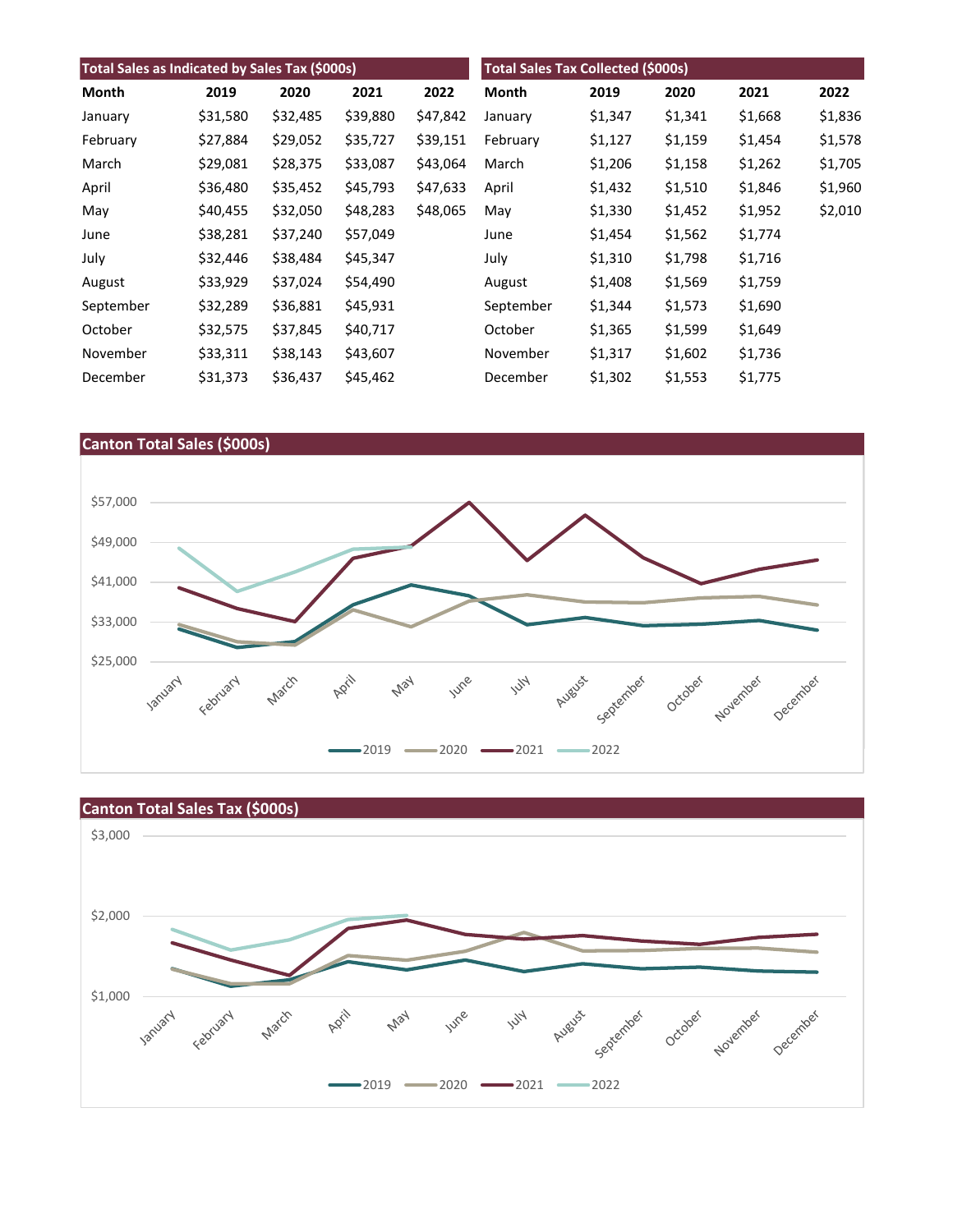| Retail Sector Sales as Indicated by Sales Tax (\$000s) |          |          |          | Retail Sector Sales Tax Collected (\$000s) |           |       |         |         |         |
|--------------------------------------------------------|----------|----------|----------|--------------------------------------------|-----------|-------|---------|---------|---------|
| Month                                                  | 2019     | 2020     | 2021     | 2022                                       | Month     | 2019  | 2020    | 2021    | 2022    |
| January                                                | \$19,249 | \$19,432 | \$23,789 | \$27,220                                   | January   | \$885 | \$890   | \$1,140 | \$1,254 |
| February                                               | \$16,187 | \$17,241 | \$21,074 | \$23,450                                   | February  | \$710 | \$748   | \$968   | \$1,087 |
| March                                                  | \$17,034 | \$17,321 | \$18,038 | \$26,411                                   | March     | \$792 | \$750   | \$812   | \$1,166 |
| April                                                  | \$21,929 | \$23,120 | \$26,942 | \$27,361                                   | April     | \$925 | \$1,017 | \$1,242 | \$1,276 |
| May                                                    | \$19,792 | \$21,393 | \$29,219 | \$27,877                                   | May       | \$820 | \$1,052 | \$1,306 | \$1,357 |
| June                                                   | \$24,393 | \$25,245 | \$26,535 |                                            | June      | \$961 | \$1,077 | \$1,180 |         |
| July                                                   | \$19,434 | \$21,627 | \$24,706 |                                            | July      | \$840 | \$1,032 | \$1,128 |         |
| August                                                 | \$21,106 | \$22,835 | \$27,026 |                                            | August    | \$942 | \$1,035 | \$1,184 |         |
| September                                              | \$20,184 | \$21,937 | \$24,657 |                                            | September | \$879 | \$1,012 | \$1,124 |         |
| October                                                | \$19,493 | \$23,341 | \$22,975 |                                            | October   | \$891 | \$1,067 | \$1,045 |         |
| November                                               | \$20,149 | \$23,774 | \$26,681 |                                            | November  | \$864 | \$1,087 | \$1,152 |         |
| December                                               | \$19,175 | \$23,308 | \$28,445 |                                            | December  | \$873 | \$1,082 | \$1,157 |         |



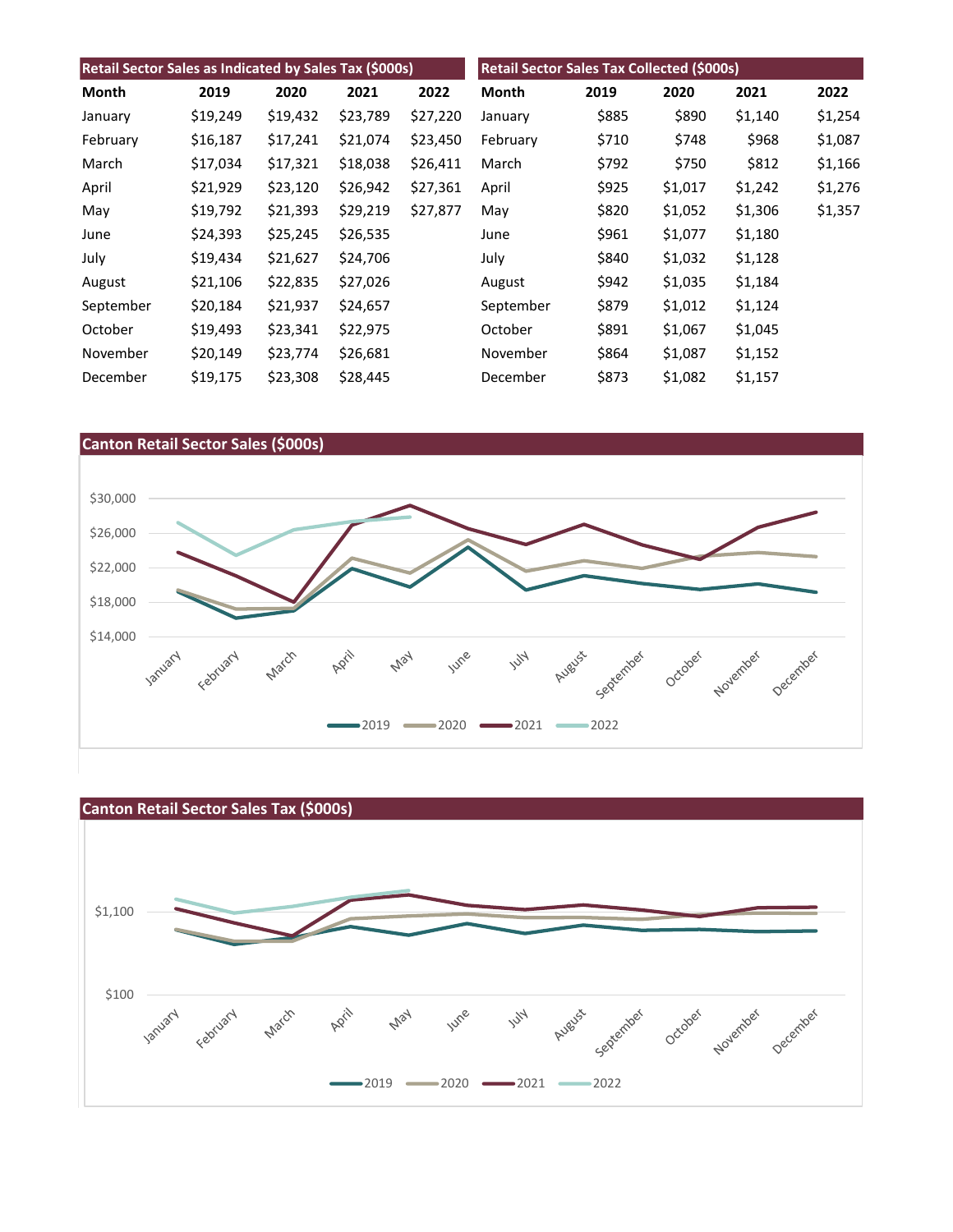| <b>Food Service and Accommodations Sector Sales</b> |         |         |         | <b>Food Service and Accommodations Sector Sales</b> |           |       |       |       |       |
|-----------------------------------------------------|---------|---------|---------|-----------------------------------------------------|-----------|-------|-------|-------|-------|
| Subject to Sales Tax (\$000s)                       |         |         |         | <b>Tax Collected (\$000s)</b>                       |           |       |       |       |       |
| Month                                               | 2019    | 2020    | 2021    | 2022                                                | Month     | 2019  | 2020  | 2021  | 2022  |
| January                                             | \$7,237 | \$7,233 | \$7,668 | \$8,762                                             | January   | \$235 | \$234 | \$257 | \$281 |
| February                                            | \$6,612 | \$6,790 | \$7,420 | \$8,291                                             | February  | \$211 | \$212 | \$259 | \$249 |
| March                                               | \$6,594 | \$6,700 | \$6,814 | \$8,486                                             | March     | \$213 | \$222 | \$230 | \$258 |
| April                                               | \$7,929 | \$6,479 | \$9,007 | \$10,735                                            | April     | \$258 | \$221 | \$302 | \$311 |
| May                                                 | \$7,423 | \$4,845 | \$8,859 | \$10,534                                            | May       | \$240 | \$168 | \$299 | \$304 |
| June                                                | \$7,596 | \$6,255 | \$9,079 |                                                     | June      | \$242 | \$230 | \$301 |       |
| July                                                | \$6,842 | \$7,214 | \$8,942 |                                                     | July      | \$220 | \$259 | \$296 |       |
| August                                              | \$7,021 | \$7,342 | \$8,555 |                                                     | August    | \$228 | \$261 | \$285 |       |
| September                                           | \$7,142 | \$7,537 | \$8,633 |                                                     | September | \$230 | \$264 | \$285 |       |
| October                                             | \$6,591 | \$7,262 | \$8,551 |                                                     | October   | \$210 | \$255 | \$271 |       |
| November                                            | \$7,380 | \$7,632 | \$8,896 |                                                     | November  | \$236 | \$264 | \$269 |       |
| December                                            | \$6,934 | \$6,874 | \$8,211 |                                                     | December  | \$221 | \$233 | \$248 |       |

**Canton Food Service and Accommodations Sector Sales (\$000s)**





**Canton Food Service and Accommodations Sector Sales Tax (\$000s)**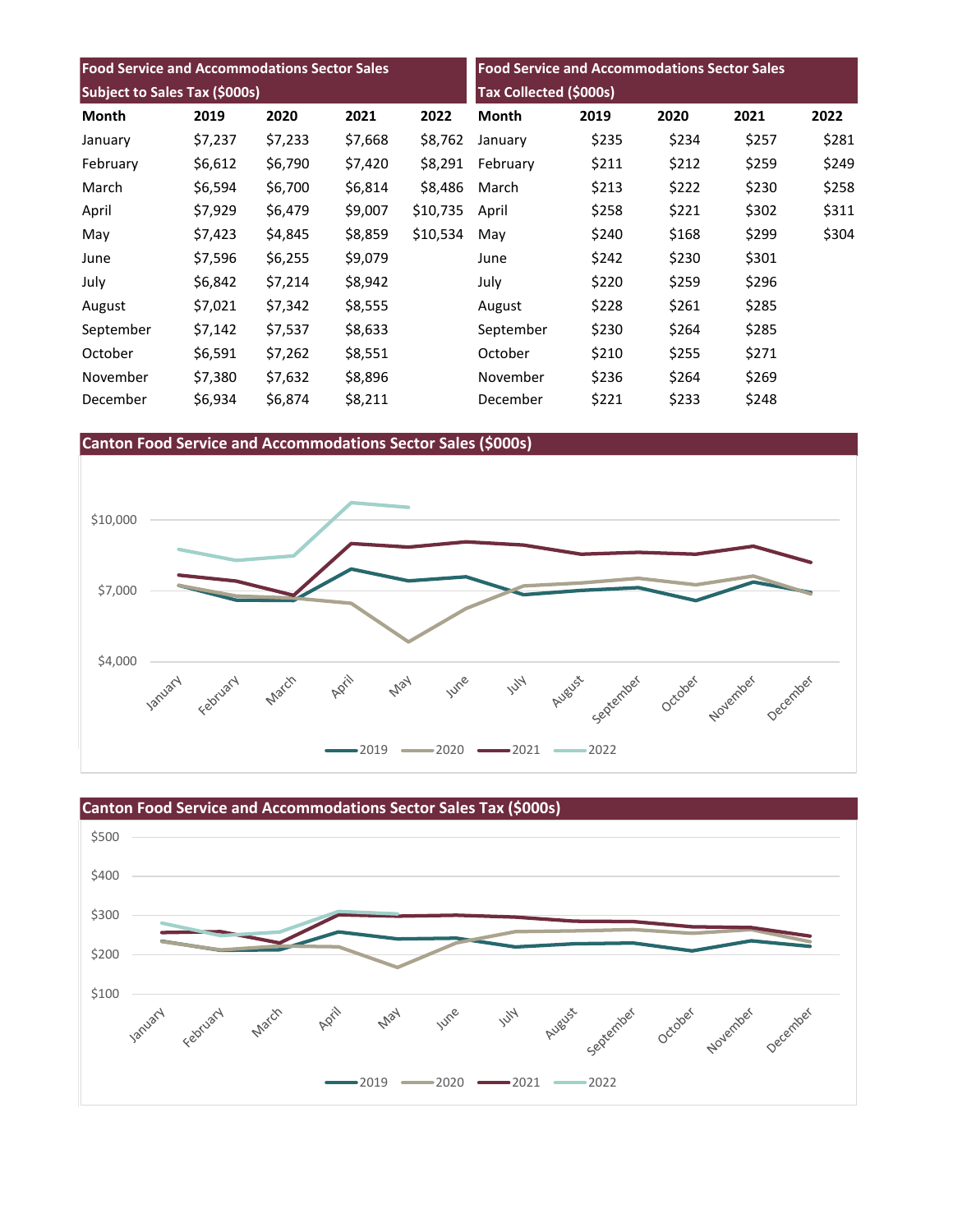| <b>Estimated Change in Sales</b>                      |               |                |                |
|-------------------------------------------------------|---------------|----------------|----------------|
|                                                       | <b>Sales</b>  | Average Sales* | Change in      |
|                                                       | Jun21 - May22 | Jun18 - May21  | <b>Sales</b>   |
| <b>Agriculture, Forestry, Fishing and Hunting</b>     | \$0           | \$0            | \$0            |
| Mining, Quarrying, and Oil and Gas Extraction         | \$0           | \$0            | \$0            |
| <b>Utilities</b>                                      | \$2,791,548   | \$1,784,140    | \$1,007,408    |
| Construction                                          | \$16,400,000  | \$3,410,218    | \$12,940,858   |
| <b>Manufacturing</b>                                  | \$39,000,000  | \$7,377,781    | \$31,578,752   |
| <b>Wholesale Trade</b>                                | \$39,700,000  | \$27,100,000   | \$12,566,224   |
| <b>Retail Trade</b>                                   | \$313,000,000 | \$253,000,000  | \$60,397,232   |
| <b>Transportation and Warehousing</b>                 | \$215,513     | \$40,400       | \$175,113      |
| <b>Information</b>                                    | \$12,800,000  | \$12,100,000   | \$655,714      |
| <b>Finance and Insurance</b>                          | \$0           | \$0            | \$0            |
| <b>Real Estate and Rental and Leasing</b>             | \$988,340     | \$921,115      | \$67,225       |
| Professional, Scientific, and Technical Services      | \$5,829,627   | \$7,254,474    | (51, 424, 847) |
| <b>Management of Companies and Enterprises</b>        | \$0           | \$0            | \$0            |
| <b>Admin/Support/Waste Mgt &amp; Remediation Svcs</b> | \$668,404     | \$602,557      | \$65,847       |
| <b>Educational Services</b>                           | \$0           | \$0            | \$0            |
| <b>Health Care and Social Assistance</b>              | \$0           | \$0            | \$0            |
| Arts, Entertainment, and Recreation                   | \$272,102     | \$56,013       | \$216,089      |
| <b>Accomodation and Food Services</b>                 | \$108,000,000 | \$86,400,000   | \$21,300,904   |
| <b>Other Services (except Public Administration)</b>  | \$8,179,585   | \$6,469,982    | \$1,709,603    |
| <b>Public Administration</b>                          | \$0           | \$0            | \$0            |
| <b>Change in Total of Sector Sales</b>                | \$547,845,119 | \$406,516,680  | \$141,256,122  |

\*Average Sales is calculated as the sum of average monthly sales for the three previous years.

| <b>Economic Impact Summary from Change in Total of Sector Sales (IMPLAN)</b> |                   |              |                    |               |  |  |  |
|------------------------------------------------------------------------------|-------------------|--------------|--------------------|---------------|--|--|--|
|                                                                              | <b>Employment</b> | Labor Income | <b>Total Value</b> |               |  |  |  |
| <b>Impact Type</b>                                                           |                   |              | Added              | Output        |  |  |  |
| <b>Direct Effect</b>                                                         | 1,146.6           | \$43,098,823 | \$66,095,870       | \$103,100,000 |  |  |  |
| <b>Indirect Effect</b>                                                       | 235.5             | \$11,620,978 | \$20,488,027       | \$41,045,306  |  |  |  |
| <b>Induced Effect</b>                                                        | 207.5             | \$8,667,897  | \$16,027,130       | \$29,995,128  |  |  |  |
| <b>Total Effect</b>                                                          | 446.7             | \$18,511,525 | \$31,789,738       | \$27,493,176  |  |  |  |

**Estimated Change in Municipal Sales Tax Diversions (18.5%) \$1,136,252** See explanation of Municipal Sales Tax Diversions in the Data Key.

## **Estimated Change in State and Local Tax from Change in Total of Sector Sales (IMPLAN)**

|                                  |                   |               | Taxes on              |                   |                     |
|----------------------------------|-------------------|---------------|-----------------------|-------------------|---------------------|
|                                  | <b>Employment</b> | Proprietor    | <b>Production and</b> |                   |                     |
| <b>Description</b>               | Compensation      | <b>Income</b> | <b>Imports</b>        | <b>Households</b> | <b>Corporations</b> |
| <b>Dividends</b>                 | \$0               | \$0           | \$0                   | \$0               | \$18,351            |
| <b>Social Insurance</b>          | \$4,261           | \$0           | \$0                   | \$0               | \$0                 |
| <b>TOPI: Sales Tax</b>           | \$0               | \$0           | \$6,141,902           | \$0               | \$0                 |
| <b>TOPI: Property Tax</b>        | \$0               | \$0           | \$3,271,428           | \$0               | \$0                 |
| <b>TOPI: Other Tax</b>           | \$0               | \$0           | \$594,784             | \$0               | \$0                 |
| <b>Corporate Profits Tax</b>     | \$0               | \$0           | \$0                   | \$0               | \$371,909           |
| <b>Personal Taxes</b>            | \$0               | \$0           | \$0                   | \$1,271,175       | \$0                 |
| <b>Total State and Local Tax</b> | \$1,246           | \$0           | \$5,631,895           | \$403.198         | \$97,743            |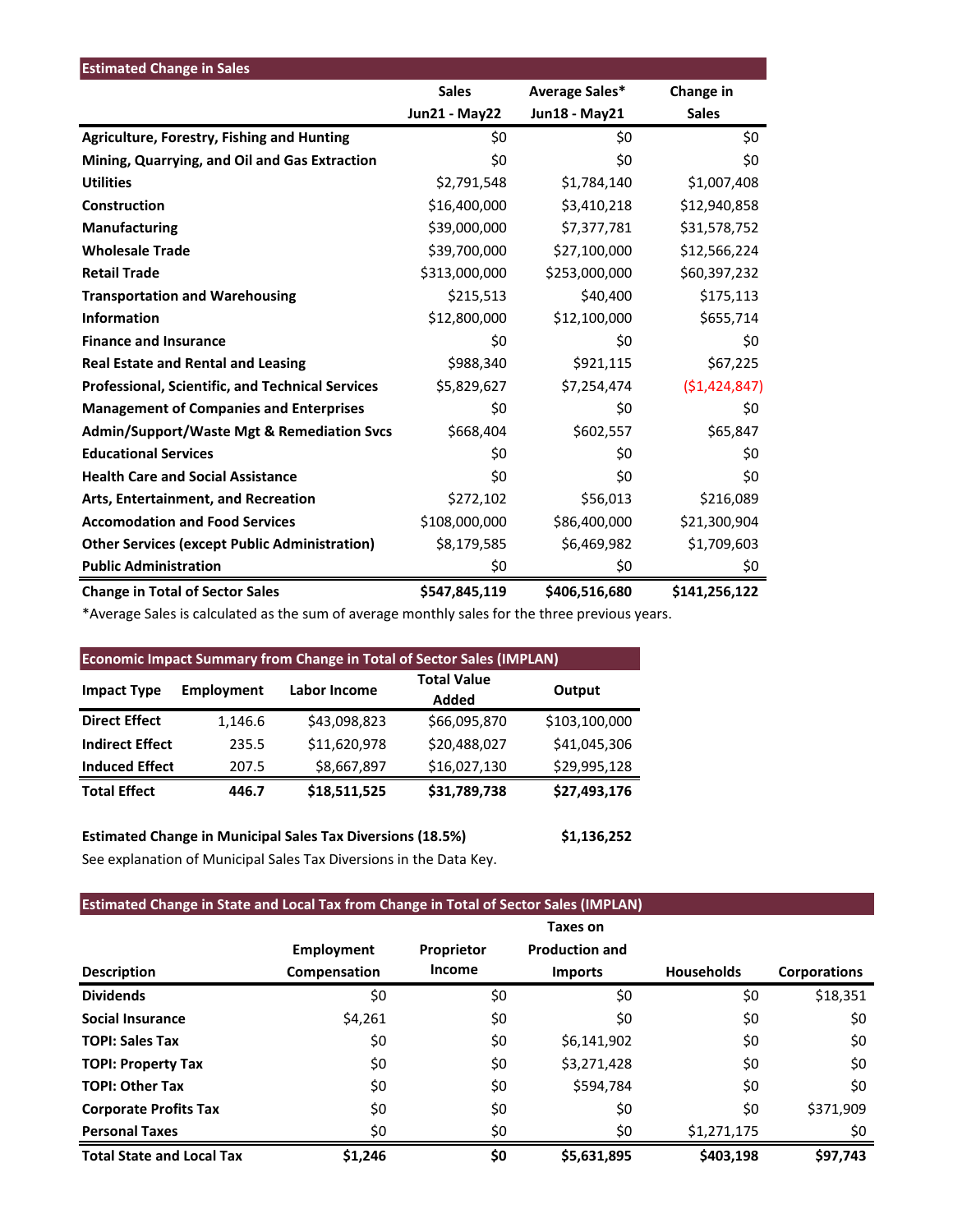# **Sales Tax Diversions and Special Levies**

| <b>Canton Diversions</b> |           |           |           |           | <b>Canton Tourist &amp; Convention</b> |          |          |          |          |  |
|--------------------------|-----------|-----------|-----------|-----------|----------------------------------------|----------|----------|----------|----------|--|
| Month                    | 2019      | 2020      | 2021      | 2022      | Month                                  | 2019     | 2020     | 2021     | 2022     |  |
| January                  | \$249,431 | \$247,282 | \$308,652 | \$340,200 | January                                | \$49,912 | \$49,502 | \$57,397 | \$72,192 |  |
| February                 | \$220,156 | \$221,377 | \$264,652 | \$285,831 | February                               | \$59,242 | \$47,285 | \$56,225 | \$57,778 |  |
| March                    | \$229,081 | \$209,663 | \$235,738 | \$329,138 | March                                  | \$47,394 | \$44,662 | \$68,496 | \$61,709 |  |
| April                    | \$262,535 | \$278,574 | \$334,709 | \$364,934 | April                                  | \$54,919 | \$50,727 | \$90,462 | \$75,911 |  |
| May                      | \$246,869 | \$276,910 | \$351,511 | \$366,487 | May                                    | \$52,552 | \$40,855 | \$70,312 | \$72,540 |  |
| June                     | \$295,663 | \$308,051 | \$335,322 |           | June                                   | \$59,536 | \$57,438 | \$76,758 | \$0      |  |
| July                     | \$217,916 | \$304,405 | \$318,215 |           | July                                   | \$42,096 | \$55,992 | \$54,609 | \$0      |  |
| August                   | \$250,746 | \$288,233 | \$334,732 |           | August                                 | \$53,738 | \$59,744 | \$67,274 | \$0      |  |
| September                | \$262,916 | \$285,469 | \$310,938 |           | September                              | \$55,882 | \$56,304 | \$65,229 | \$0      |  |
| October                  | \$256,731 | \$288,103 | \$298,733 |           | October                                | \$49,095 | \$55,262 | \$60,978 | \$0      |  |
| November                 | \$239,326 | \$306,543 | \$322,093 |           | November                               | \$48,314 | \$61,927 | \$63,938 | \$0      |  |
| December                 | \$246,466 | \$283,620 | \$319,721 |           | December                               | \$47,580 | \$52,882 | \$55,815 | \$0      |  |

| <b>No Special Levy</b> |      |      |      |      | <b>No Special Levy</b> |      |      |      |      |  |
|------------------------|------|------|------|------|------------------------|------|------|------|------|--|
| Month                  | 2019 | 2020 | 2021 | 2022 | Month                  | 2019 | 2020 | 2021 | 2022 |  |
| January                |      |      |      |      | January                |      |      |      |      |  |
| February               |      |      |      |      | February               |      |      |      |      |  |
| March                  |      |      |      |      | March                  |      |      |      |      |  |
| April                  |      |      |      |      | April                  |      |      |      |      |  |
| May                    |      |      |      |      | May                    |      |      |      |      |  |
| June                   |      |      |      |      | June                   |      |      |      |      |  |
| July                   |      |      |      |      | July                   |      |      |      |      |  |
| August                 |      |      |      |      | August                 |      |      |      |      |  |
| September              |      |      |      |      | September              |      |      |      |      |  |
| October                |      |      |      |      | October                |      |      |      |      |  |
| November               |      |      |      |      | November               |      |      |      |      |  |
| December               |      |      |      |      | December               |      |      |      |      |  |

| <b>No Special Levy</b> |      |      |      |      |
|------------------------|------|------|------|------|
| Month                  | 2019 | 2020 | 2021 | 2022 |
| January                |      |      |      |      |
| February               |      |      |      |      |
| March                  |      |      |      |      |
| April                  |      |      |      |      |
| May                    |      |      |      |      |
| June                   |      |      |      |      |
| July                   |      |      |      |      |
| August                 |      |      |      |      |
| September              |      |      |      |      |
| October                |      |      |      |      |
| November               |      |      |      |      |
| December               |      |      |      |      |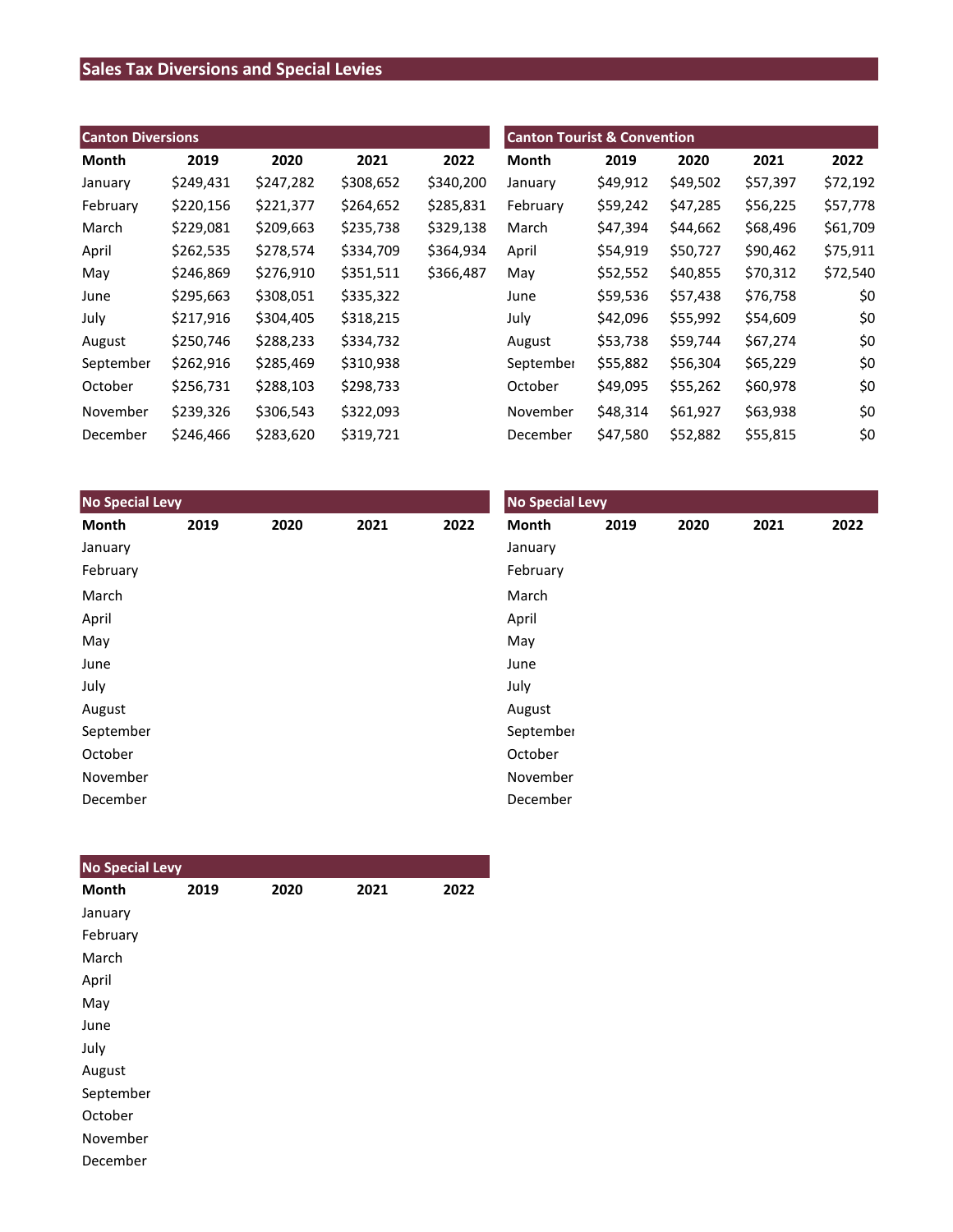#### **Estimated Change in Federal Tax from Change in Total of Sector Sales (IMPLAN)**

|                                 |              |                   | Taxes on              |                   |                     |
|---------------------------------|--------------|-------------------|-----------------------|-------------------|---------------------|
|                                 | Employment   | <b>Proprietor</b> | <b>Production and</b> |                   |                     |
| <b>Description</b>              | Compensation | <b>Income</b>     | <b>Imports</b>        | <b>Households</b> | <b>Corporations</b> |
| <b>Social Insurance</b>         | \$7,153,537  | \$519,702         | \$0                   | \$0               | \$0                 |
| <b>TOPI: Taxes</b>              | \$0          | \$0               | \$1,779,244           | \$0               | \$0                 |
| <b>Corporate Profits Tax</b>    | \$0          | \$0               | \$0                   | \$0               | \$767,478           |
| <b>Personal Tax: Income Tax</b> | \$0          | \$0               | \$0                   | \$2,976,526       | \$0                 |
| <b>Total Federal Tax</b>        | \$1,947,166  | \$165,059         | \$896,170             | \$1,006,422       | \$204,133           |

## **DATA Key**

#### **Total Sales as Indicated by Sales Tax**

North American Industrial Classification Sectors (NAICS) sectors included in the "Total Sales as Indicated by Sales Tax" statistics include: Sector 11 – *Agriculture, Forestry, Fishing and Hunting* ; Sector 21 – *Mining, Quarrying, and Oil and Gas Extraction* ; Sector 22 – *Utilities*; Sector 23 – *Construction* ; Sector 31-33 – *Manufacturing* ; Sector 42 – *Wholesale Trade* ; Sector 44-45 – *Retail Trade* ; Sector 48-49 – *Transportation and Warehousing* ; Sector 51 – *Information* ; Sector 52 – *Finance and Insurance* ; Sector 53 – *Real Estate and Rental and Leasing* ; Sector 54 – *Professional, Scientific, and Technical Services*; Sector 55 – *Management of Companies and Enterprises* ; Sector 56 – *Administrative and Support and Waste Management and Remediation Services* ; Sector 61 – *Educational Services*; Sector 62 – *Health Care and Social Assistance* ; Sector 71 – *Arts, Entertainment, and Recreation* ; Sector 72 – *Accommodation and Food Services* ; Sector 81 – *Other Services (Except Public Administration)* ; and Sector 92 – *Public Administration* .

#### **Retail Sector Sales**

Retail Sector Sales includes NAICS Sector 44-45 – Retail Trade.

#### **Accommodation and Food Service Sector Sales**

Accommodation and Food Services Sector Sales includes NAICS Sector 72 – Accommodation and Food Services.

#### **Estimated Change in Sales**

To determine the economic impact of changes in specific sector sales, the average monthly sales by sector (using sales from the thirty-six months prior to the study time frame) was subtracted from the sales for that sector in the study time frame. For this publication, each month's sector sales from April 2018 through March 2020 were averaged and subtracted from sector sales occurring in the April 2020 through March 2021 time period to obtain the Change in Sales estimate. The estimated changes in sales for all sectors were summed to obtain the estimate for the change in Total of Sector Sales.

Municipalities are assigned to the county in which the largest proportion of the municipality's population resides (e.g., while the city of Jackson lies in Hinds, Madison, and Rankin Counties, Jackson was "assigned" to Hinds County because the majority of its population resides in Hinds County).

If the change in sales is negative, this indicates that the sales for the specific geographic area fall below expected values when using the previous three years as a benchmark. If the change in sales is positive, then the sales for the specific geographic area is greater than what would have been expected when using the three previous years as a benchmark.

#### **Estimated Change in Municipal Sales Tax Diversions**

Municipalities receive 18.5 percent of sales tax collected within their boundaries from the Mississippi Department of Revenue that can be used in the general budget(counties are not eligible for this allocation). The estimated change in the municipal sales tax diversion is calculated as 18.5 percent of the change in Taxes on Production and Imports: Sales Tax estimated in the Estimated Change in State and Local Tax from Change in Total of Sector Sales table.